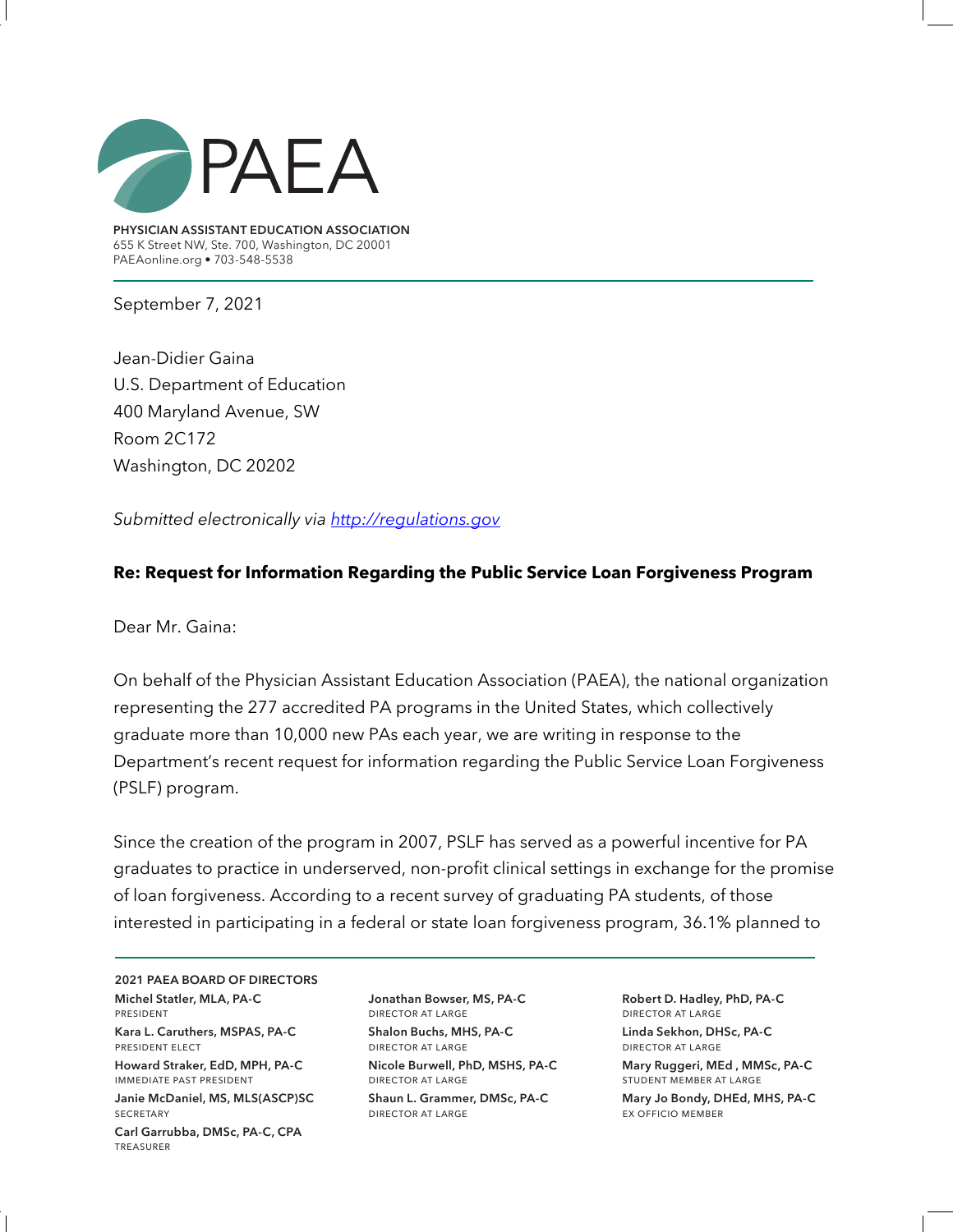

enter PSLF.<sup>1</sup> While this represents a striking opportunity to address health workforce gaps throughout the country, which have grown more urgent over the course of the pandemic, high failure rates for those seeking forgiveness via PSLF severely limit the potential of the program. As the administration seeks to implement operational improvements to the PSLF program, PAEA would like to offer the following responses to the questions issued by the Department:

## **1. What are the direct and indirect effects of student debt on America's public service workforce?**

As a result of multiple supply-related factors, such as clinical training site and faculty shortages in recent years, institutions have been forced to raise tuition to cover the increased costs associated with providing a high-quality education to students. Average in-state resident tuition at public PA programs has risen from \$38,794 in academic year 2013–14 to \$52,585 in academic year 2018-19.<sup>2</sup> For private PA programs, average tuition has risen from  $$74,475$  in academic year 2013-14 to  $$95,058$  in academic year 2018-19.<sup>2</sup> Because of these tuition increases and associated living expenses, average graduate-level student loan debt for PA students has risen to \$107,821 as of 2019.<sup>3</sup> This significant level of debt compels many PA graduates to avoid non-profit, underserved clinical settings and instead practice in higher paying specialties in well-resourced communities, thereby exacerbating long-standing health disparities.

<sup>1</sup> Physician Assistant Education Association. (2019). *By the Numbers: Student Report 3: Data from the 2018 Matriculating Student and End of Program Surveys*. https://paeaonline.org/wp-

content/uploads/imported-files/sr3-program-report-20190814.pdf.

<sup>2</sup> Physician Assistant Education Association. (2020). *By the Numbers: Program Report 35: Data from the 2019 Program Survey*. https://paeaonline.org/wp-content/uploads/2020/11/program-report35- 20201014.pdf.

<sup>3</sup> Physician Assistant Education Association. (2020). *By the Numbers: Student Report 4: Data from the 2019 Matriculating Student and End of Program Surveys*. https://paeaonline.org/wpcontent/uploads/imported-files/student-report-4-updated-20201201.pdf.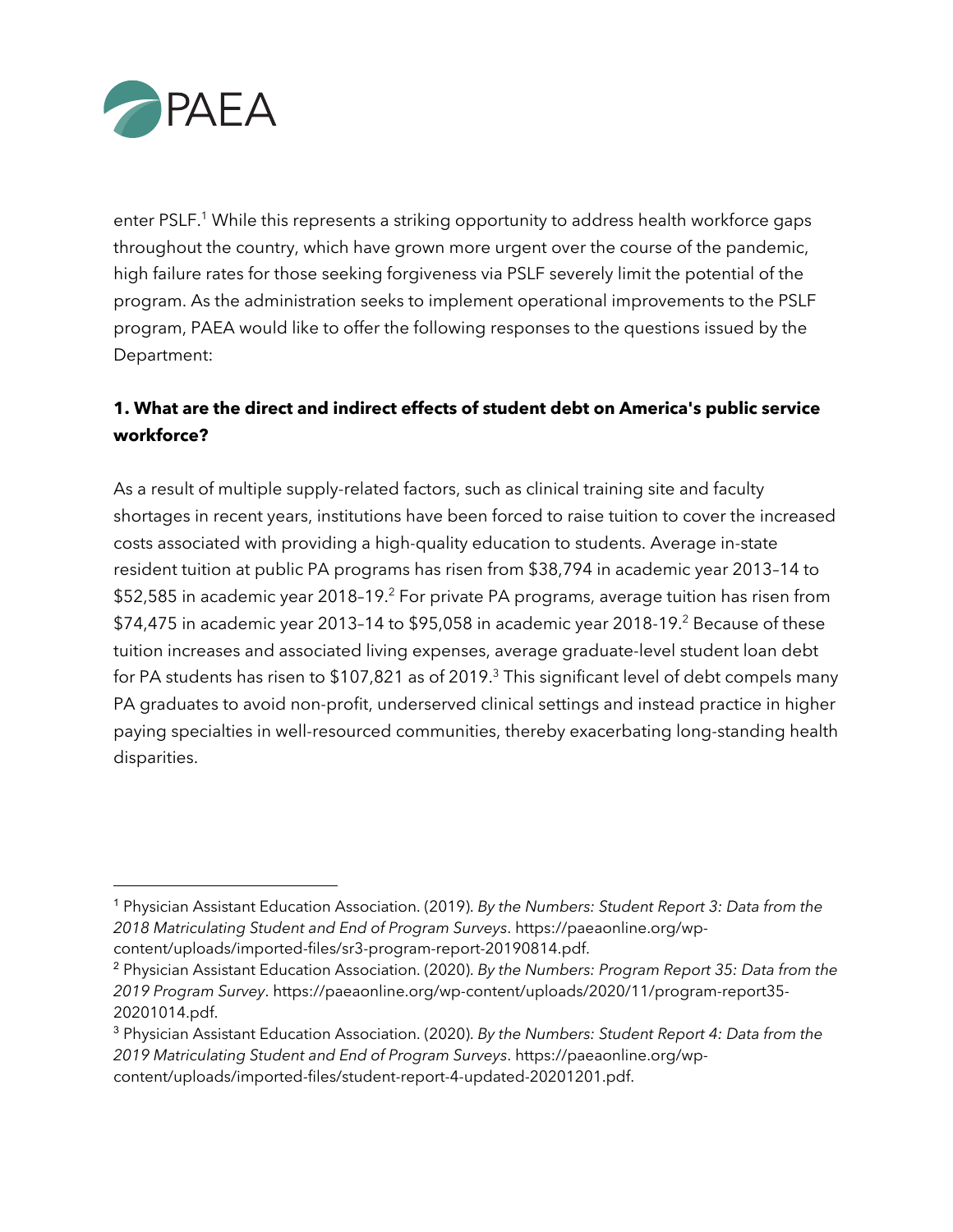

# **2. What are the direct and indirect benefits of PSLF for America's public service workforce, including the effects of PSLF on individual borrowers, on the labor market, on communities, and on the populations served by public service workers?**

The promise of debt forgiveness for health care professionals expands the ability of clinicians to choose to practice in traditionally lower-paying specialties like primary care in lowerresourced geographic areas such as rural communities. While, to date, PSLF has provided limited successful loan forgiveness to participants, comparable loan repayment programs like the National Health Service Corps (NHSC) have a long track record of success in expanding access to care in underserved communities in exchange for educational debt relief. As of September 30, 2020, more than 1,300 PAs were providing services in underserved settings like federally qualified health centers through the NHSC in exchange for prior scholarship support or loan repayment.<sup>4</sup> As of fiscal year 2019, the short-term retention rate for NHSC clinicians beyond the scope of their service commitment was 81%.4 Administrative improvement of the PSLF program has the potential to build upon the success achieved via programs like the National Health Service Corps.

# **3. Does PSLF provide a strong incentive for borrowers to engage in public service work? How are public service workers' employment decisions affected by their debt and by PSLF?**

Loan forgiveness opportunities like PSLF are popular among PA graduates with more than 28% of graduating students indicating that they intend to participate in either a state or federal loan forgiveness/repayment program once they enter the workforce.<sup>3</sup> According to a survey of recently certified PAs who had not accepted a position, conducted by the National Commission on Certification of Physician Assistants (NCCPA), 22.7% indicated that their level of educational debt would influence their choice.<sup>5</sup> This finding suggests that total debt

<sup>4</sup> Health Resources and Services Administration. (2021). *Justification of Estimates for Appropriations Committees.* https://www.hrsa.gov/sites/default/files/hrsa/about/budget/budget-justificationfy2022.pdf.

<sup>5</sup> National Commission on Certification of Physician Assistants. (2020). *2019 Statistical Profile of Recently Certified Physician Assistants.* https://www.nccpa.net/wp-content/uploads/2020/11/2019- Recently-Certified-Report-final\_compressed.pdf.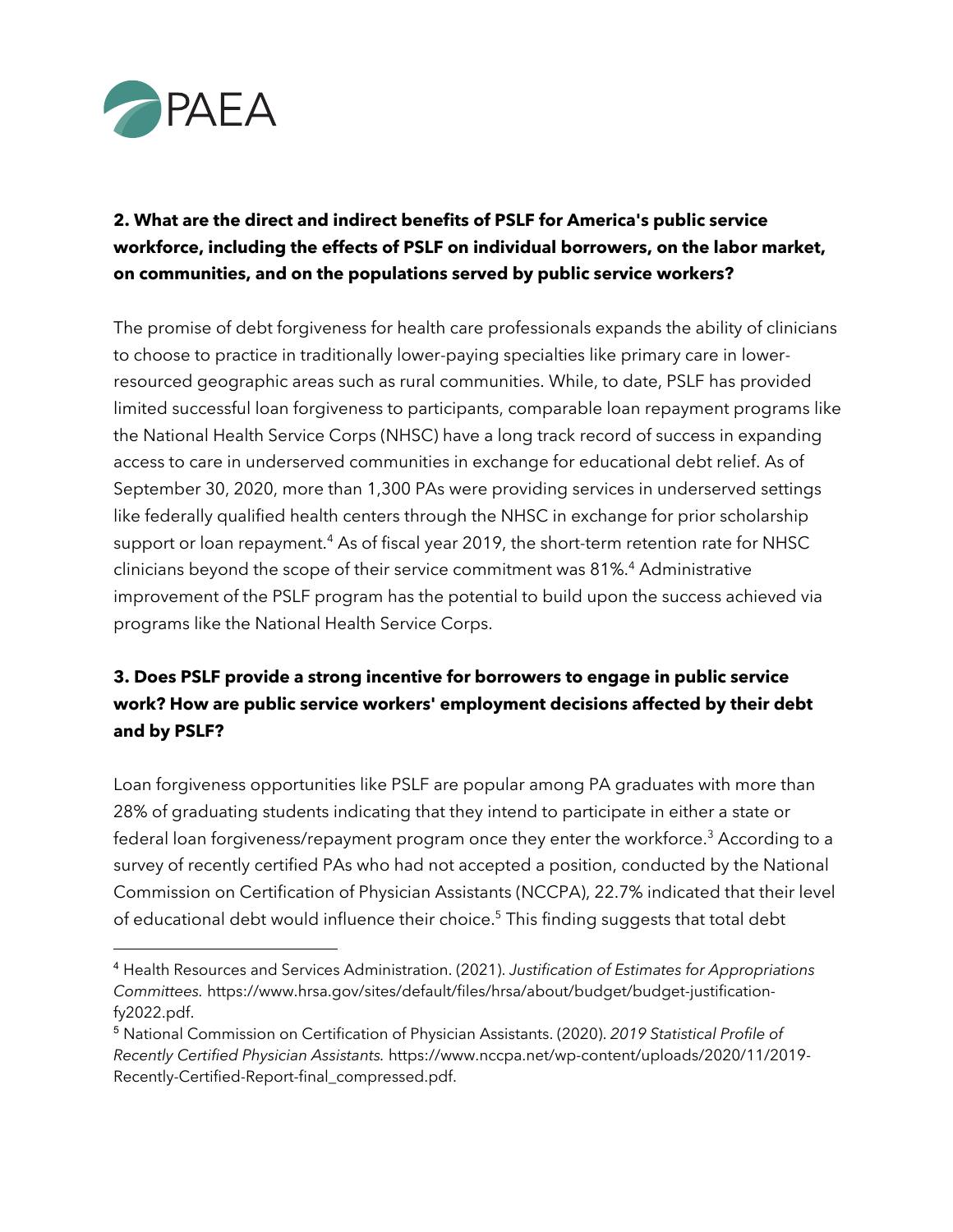

forgiveness options like PSLF would have a significant impact on the ability and willingness of PA graduates to join the public service workforce and expand access to care in non-profit clinical settings.

# **4. What borrower experiences should the Department and Congress consider when making improvements to PSLF?**

Anecdotal reports from PA faculty and recent graduates indicate that the most significant challenges faced by PA borrowers are related to servicer guidance. While PAEA has endorsed congressional proposals to simplify the PSLF program's statutory requirements pertaining to eligible loans and loan repayment plans, current PA PSLF participants have not reported significant challenges in navigating existing requirements. Rather, faculty have consistently reported receiving inaccurate servicer guidance regarding specific qualifying payments and employment verification processes.

### **6. What role do loan servicers play in making it easier or harder for borrowers to access PSLF?**

Loan servicers play a critical role in ensuring that PA PSLF participants comply with statutory and regulatory requirements and successfully receive forgiveness. Due to the consistent failures of FedLoan Servicing to provide timely and accurate guidance to borrowers, PAEA looks forward to the opportunity for the Department to facilitate an improved borrower experience with this servicer's successor. PAEA urges the Department to require said successor to ensure that timely and detailed guidance is provided to any borrower not making qualified payments about the corrective steps needed to successfully receive forgiveness.

## **7. What barriers prevent public service workers with student debt from pursuing PSLF or receiving loan forgiveness under PSLF?**

While interest in PSLF among graduating PA students is significant, ambiguity surrounding qualifying health sector employment is a challenge, in addition to aforementioned servicer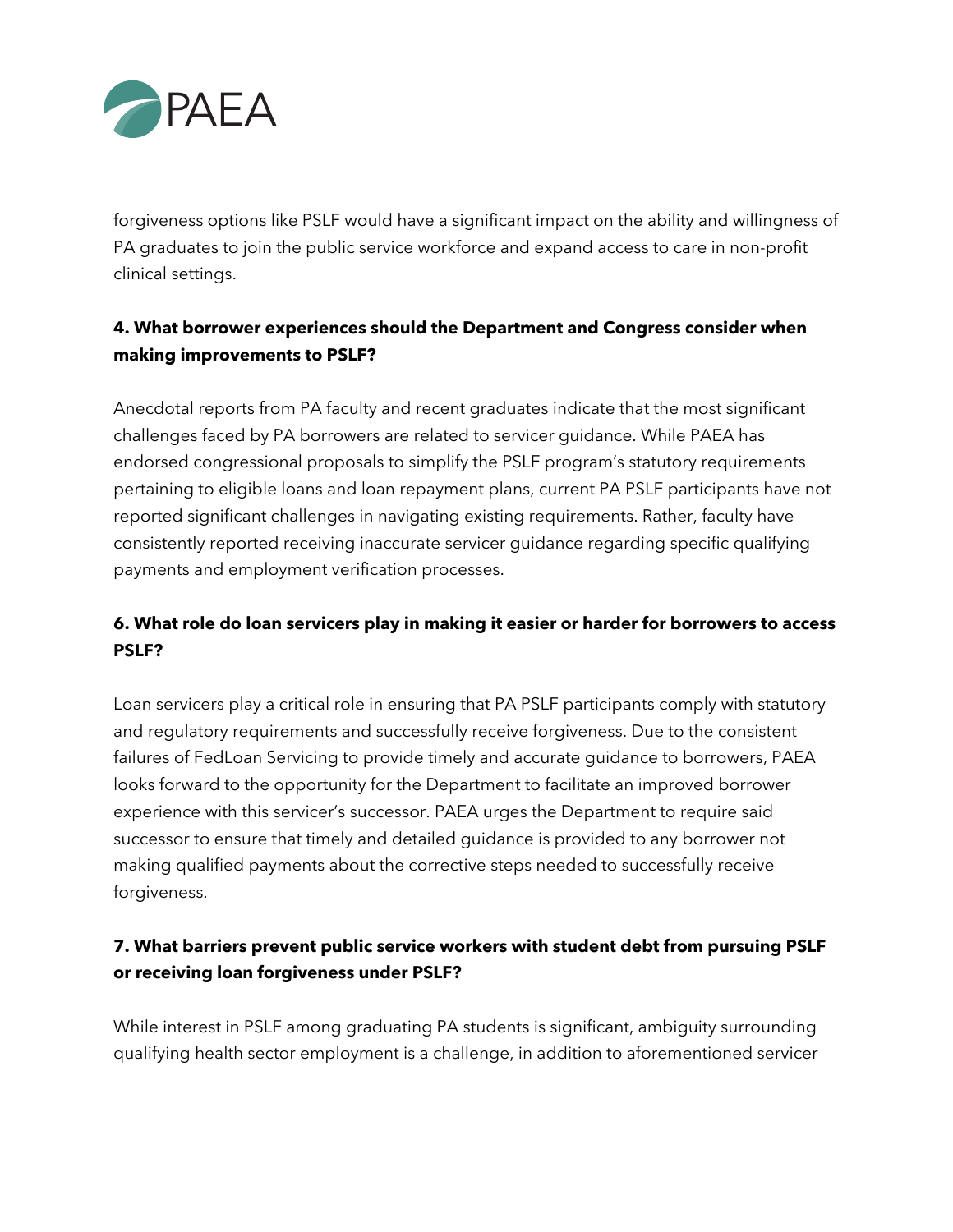

challenges reported by borrowers. PAEA encourages the Department to continue prioritizing existing communications efforts to improve borrower knowledge in this regard and to collaborate with health professions education stakeholders on these efforts.

# **11. What operational steps can the Department take to strengthen PSLF and better serve public service workers who currently owe student debt, including borrowers who have already applied for and been denied PSLF?**

As a member of the PSLF Coalition, PAEA has supported a number of administrative reforms proposed by the coalition to ensure a better experience for PSLF borrowers. Specifically, for all borrowers who are placed into a non-qualifying repayment plan, but who otherwise meet all other eligibility requirements, the Department should allow said borrowers' payments to count for PSLF purposes. For program participants who have been denied forgiveness, the Department should prioritize strengthening the existing appeals process to ensure timely and consistent processing of valid applications. Finally, in the case of PA and other health professions graduates who quickly obtain employment following the licensing and certification process, the Department should allow borrowers to opt out of the postgraduation grace period and start making qualifying payments early.

## **12. What steps can the Department take to improve borrowers' experiences in applying for PSLF?**

The most important priority for the Department should be effective servicer oversight to ensure that the experience of borrowers with FedLoan Servicing is not repeated. Specifically, borrowers must be provided with consistent, accurate information regarding qualifying payments and employment options, eligibility for alternate pathways such as TEPSLF, and opportunities for recourse if the borrower does not initially qualify for forgiveness.

## **14. What can the Department do to better partner with employers to ensure that all borrowers know about the benefits of PSLF?**